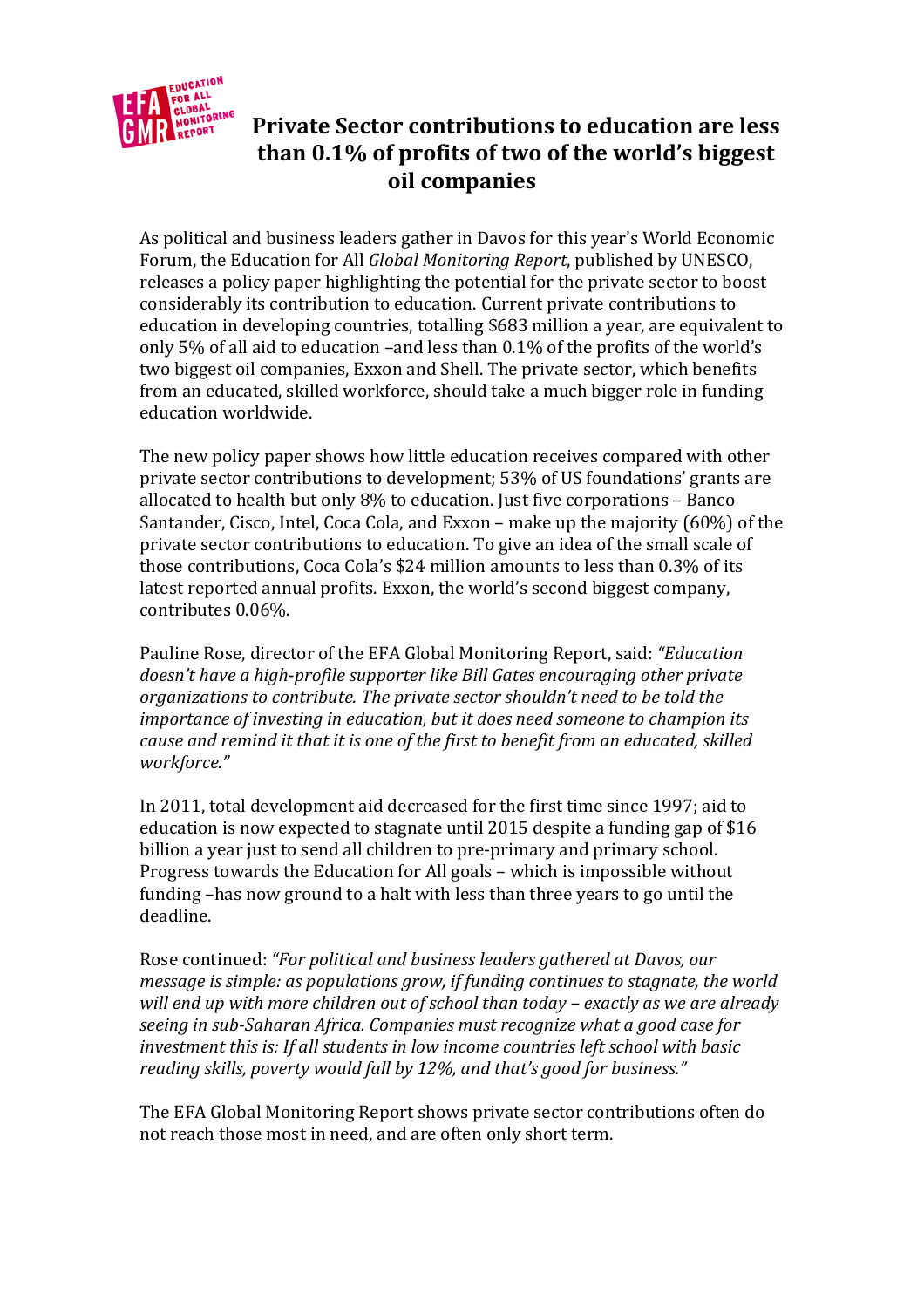Most ICT companies direct their contributions towards emerging markets such as Argentina, Brazil, Chile, China and Mexico, for example, rather than the poorest countries.

Two of the top five contributing foundations (Carnegie Corporation of New York and Ford Foundation) and the top corporation (Banco Santander) allocated 80% of their grants towards scholarships and higher education – even though most developing countries are struggling to achieve good quality primary education and 61 million children are still out of school.

There is also a danger that corporate contributions align more closely with business interests than country needs. Pearson International donates to low fee private schools in Ghana and Kenya; an area which is closely aligned with business interests and undermines global policies to strengthen national public education systems.

The 2012 EFA Global Monitoring Report makes four **recommendations** for improving and increasing funds from the private sector to education:

- 1. All private organizations should be transparent about the amount and purpose of their commitments. This would allow scrutiny to ensure that business interests do not override collective goals, while also giving information on the amount of resources available to fill the EFA financing gap.
- 2. To have a lasting impact on EFA, private organizations need to provide sufficient funding over several years to assure the sustainability of initiatives because education is a long-term endeavour
- 3. Better evaluations need to be carried out of the impact of private sector interventions.
- 4. Private organizations should align their support with government priorities and countries' needs. The Global Partnership for Education could play a larger role in pooling and disbursing funds to this end.

Leaders should use the global stage at Davos to step up alongside governments and donors and help fill the funding gap to reinvigorate progress towards Education for All.

# -ENDS –

For more information, or to interview Pauline Rose, please contact Kate Redman on kredman@unesco.org or +33 (0) 671 78 6234 / +33 (0) 1 45 68 05 75

To download the policy paper, please go to

### **Notes to Editors:**

# **Funding provided by foundations identified as supporting education in developing countries**